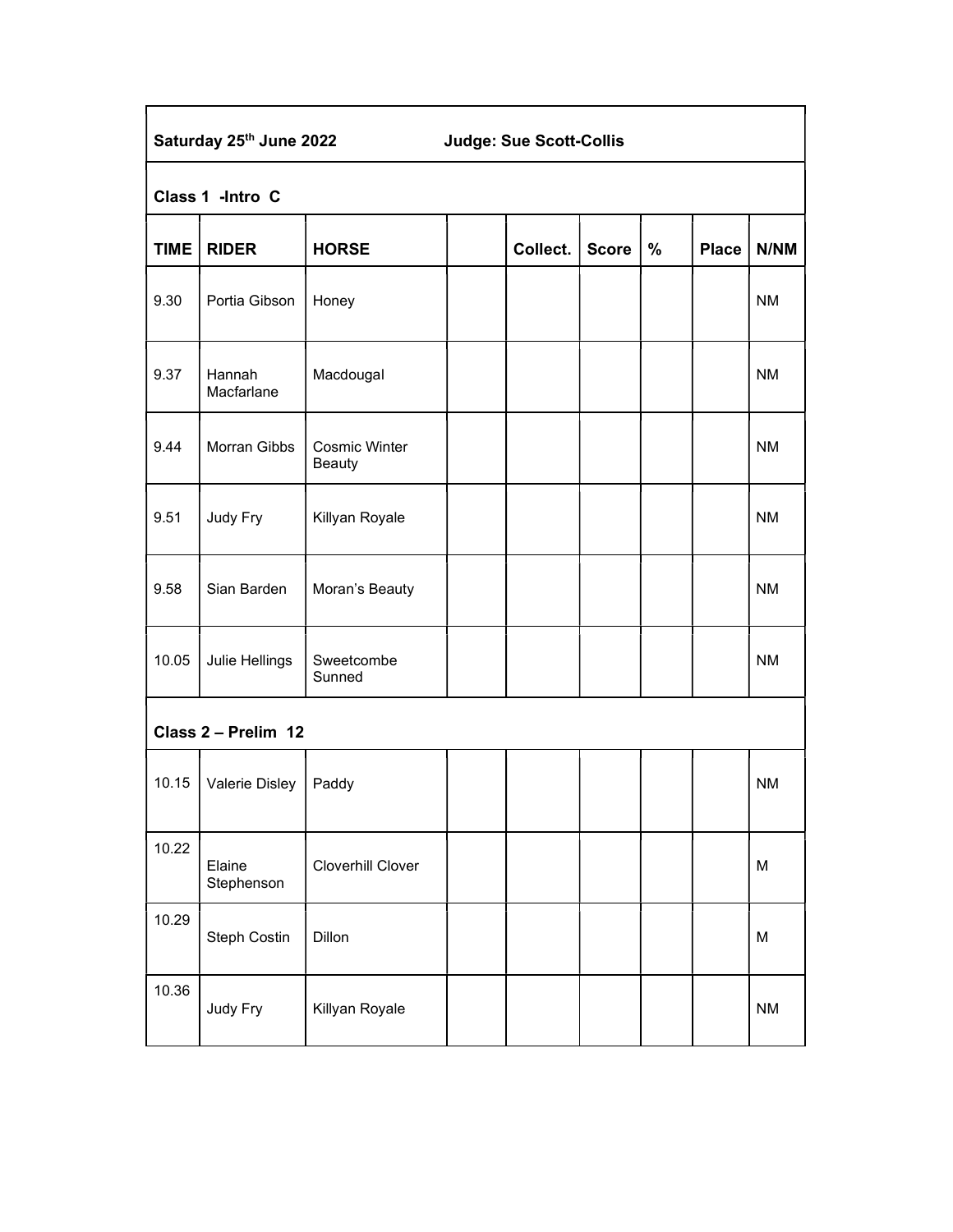| 10.43               | Harriet<br>Mercer   | Erin                |  |  |  |  |  | <b>NM</b>              |
|---------------------|---------------------|---------------------|--|--|--|--|--|------------------------|
| 10.50               | Gabby<br>Harding    | Noodles             |  |  |  |  |  | <b>NM</b>              |
| 10.57               | Jane Cliff          | March               |  |  |  |  |  | M                      |
| 11.04               | <b>Brooke Baker</b> | RazzleDazzleThem    |  |  |  |  |  | M                      |
| 11.11               | Andrea Jupp         | <b>Gallows Hill</b> |  |  |  |  |  | <b>NM</b>              |
| 11.18               | <b>Grace Sewell</b> | Lad                 |  |  |  |  |  | <b>NM</b>              |
| 11.25               | Helen<br>Hammond    | Bouncer             |  |  |  |  |  | <b>NM</b>              |
|                     |                     |                     |  |  |  |  |  |                        |
| Class 3 - Prelim 18 |                     |                     |  |  |  |  |  |                        |
| 11.40               | Tiegan<br>Farmer    | Sylvia's Pride      |  |  |  |  |  | $\mathsf{N}\mathsf{M}$ |
| 11.47               | Harriet<br>Mercer   | Erin                |  |  |  |  |  | <b>NM</b>              |
| 11.54               | Gabby<br>Harding    | Noodles             |  |  |  |  |  | <b>NM</b>              |
| 12.01               | Jane Cliff          | March               |  |  |  |  |  | M                      |